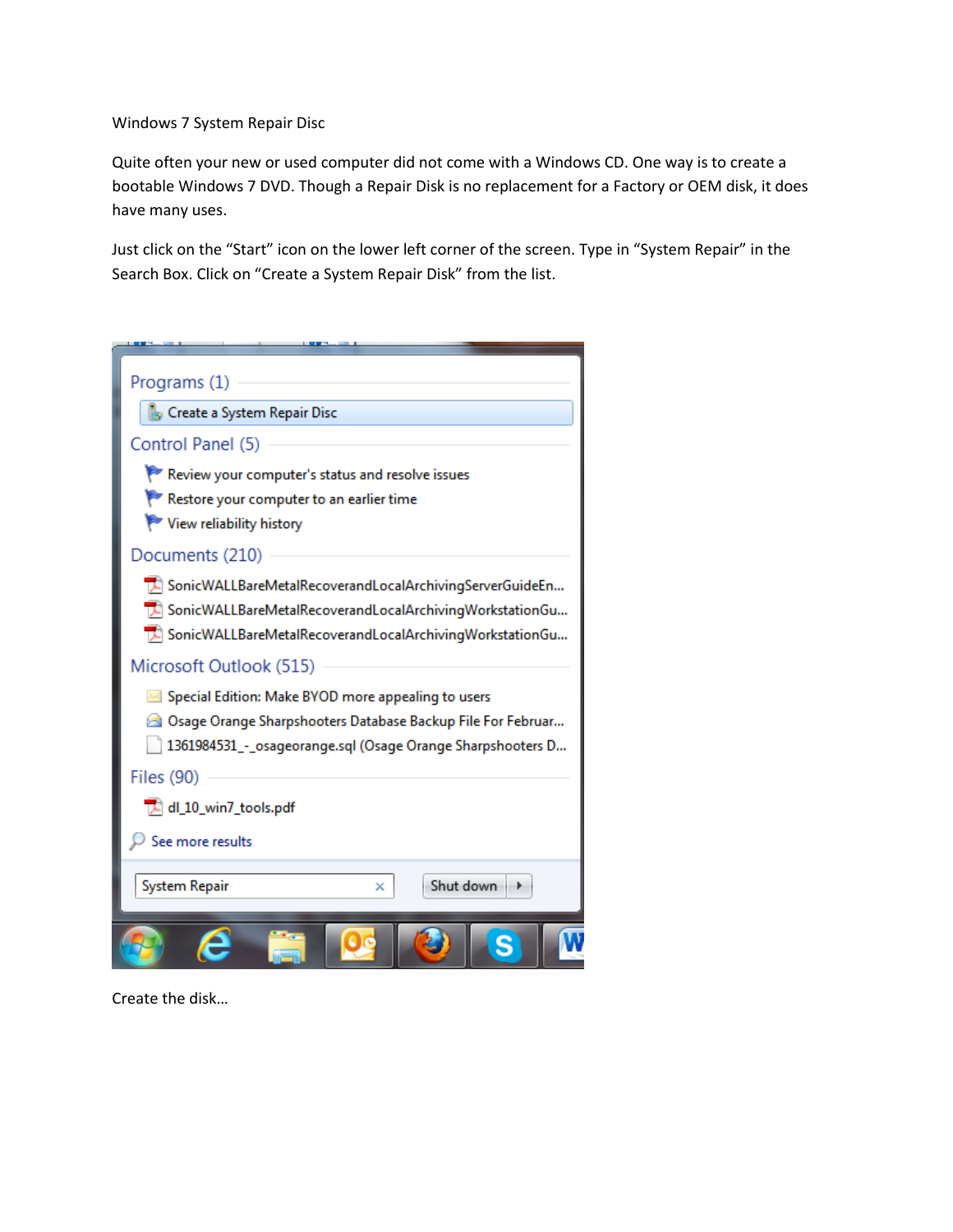|                                                                                                                                                                                                                   | Create a system repair disc                                  |  |  |  |  |
|-------------------------------------------------------------------------------------------------------------------------------------------------------------------------------------------------------------------|--------------------------------------------------------------|--|--|--|--|
|                                                                                                                                                                                                                   | Select a CD/DVD drive and insert a blank disc into the drive |  |  |  |  |
| A system repair disc can be used to boot your computer. It also contains<br>Windows system recovery tools that can help you recover Windows from a<br>serious error or restore your computer from a system image. |                                                              |  |  |  |  |
| Drive:                                                                                                                                                                                                            | DVD RW Drive (E:)                                            |  |  |  |  |
|                                                                                                                                                                                                                   | Cancel                                                       |  |  |  |  |

Now just for fun, test out the disk. Put it in your DVD drive and reboot. You may have to change the BIOS boot section to have the CD/DVD drive as the primary boot device.

Once you boot to the CD or DVD (I used both for this test), you will need to select you keyboard layout (US for most of you) and then a new page appears.

Make sure the radio button "Use recovery tools that can help fix…" is selected and click on "Next". You will be brought to the list of repair choices I mentioned above.

| <b>System Recovery Options</b>                                                                            |                                                                                                          |                       |                 |  |  |  |
|-----------------------------------------------------------------------------------------------------------|----------------------------------------------------------------------------------------------------------|-----------------------|-----------------|--|--|--|
| $\epsilon$                                                                                                | Use recovery tools that can help fix problems starting Windows.<br>Select an operating system to repair. |                       |                 |  |  |  |
| If your operating system isn't listed, dick Load Drivers and then<br>install drivers for your hard disks. |                                                                                                          |                       |                 |  |  |  |
| <b>Operating System</b>                                                                                   |                                                                                                          | <b>Partition Size</b> | Location        |  |  |  |
| Windows 7                                                                                                 |                                                                                                          | 38063 MB              | (E:) Local Disk |  |  |  |
| Restore your computer using a system image that you created<br>earlier.                                   |                                                                                                          |                       |                 |  |  |  |
|                                                                                                           |                                                                                                          | <b>Load Drivers</b>   | Next >          |  |  |  |

When the disk boots you will get a list of system recovery options such as those listed below.